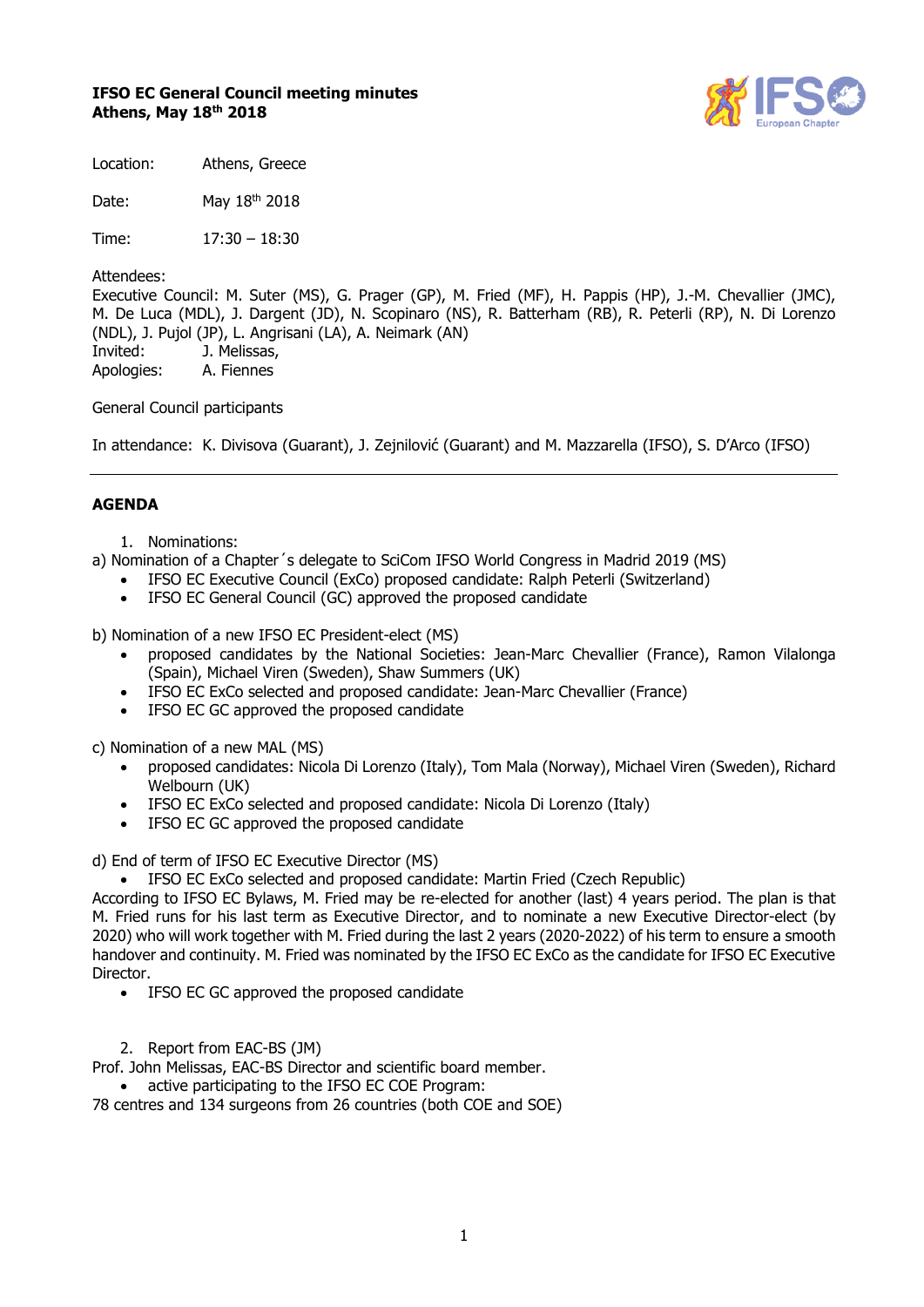#### **IFSO EC General Council meeting minutes Athens, May 18 th 2018**



• evaluation of administration of the IFSO EC COE Program by participants:

Evaluation forms sent to 125 surgeons from 22 countries, response rate: 65,6%, results: 80% good+excellent Discussed point: Centre of Excellence vs. Surgeon of Excellence. J. Melissas needs to review guidelines, reanalyse the current system.

Several members from different European National Societies as weéé as IFSO-EC EB have serious concerns about IFSO EC insufficient role, responsibilities and control over the entire Accerditation process within the EAC-BS. IFSO EC President, Past-President and Executive Director will meet with John Melissas in person ASAP in order to discuss and find solution how to proceed and cooperate in the next years.

3. Financial report (MDL)

| Bank Account - IFSO European Chapter                                                                                                                                                    |                            |                                                                        |  |                                                                                                                                                                               |                                                                                                                 |
|-----------------------------------------------------------------------------------------------------------------------------------------------------------------------------------------|----------------------------|------------------------------------------------------------------------|--|-------------------------------------------------------------------------------------------------------------------------------------------------------------------------------|-----------------------------------------------------------------------------------------------------------------|
| <b>CSOB Bank Bank of Czech Republic</b>                                                                                                                                                 |                            |                                                                        |  |                                                                                                                                                                               |                                                                                                                 |
| 2017/2018 Income                                                                                                                                                                        |                            |                                                                        |  | 2017/2018 Expenses                                                                                                                                                            |                                                                                                                 |
| <b>Status 25.4.2017</b>                                                                                                                                                                 | €                          | 55.931.73                                                              |  | •IFSO-EC Secretary                                                                                                                                                            | € 5.375,00                                                                                                      |
| .Profit share IFSO-EC, EOS Goteborg 2016<br>*Service fees to IFSO-EC, EOS Gotenborg 2016<br>.Profit IFSO Rio<br>.Profit FAC BS<br>.Profit IFSO London<br>•Profit share Guarant Goteborg | €<br>€<br>€<br>€<br>€<br>€ | 9.139,00<br>31.738,91<br>7.278,38<br>2.155,85<br>22.192,00<br>4.753,00 |  | . IFSO-EC Porto<br>•IFSO Scholarship 2017<br>•Legal advise IFSO-EC<br>•Swidish Society BS<br>•IFSO EC Naples<br>$\cdot$ Vienna 6.2.18<br>•IFSO Scholarship 2018<br>•Bank fees | 600,00<br>€<br>€ 3.000,00<br>€ 2.190,00<br>€ 9.874.00<br>€ 2.368,00<br>723,90<br>€<br>€ 3.000,00<br>241,77<br>€ |
| •Status + Income                                                                                                                                                                        | €                          | 133.189,32                                                             |  | •Total Expenses                                                                                                                                                               | € 27.130,90                                                                                                     |
| <b>Account Status May 2018</b>                                                                                                                                                          |                            | € 105.816,65                                                           |  |                                                                                                                                                                               |                                                                                                                 |

Maurizio De Luca nnwdel@tin.it

4. Committees´reports

#### a) Sci Com (RP)

Preparations for the Athens meeting were smooth, both Co-Chars are willing to stay further in charge of the Sci Com. They´ll closely cooperate with JD and the ExCo in preparations for the Lyon 2019 IFSO EC Symposium.

# b) C&D Com (JP)

Picture&Video Gallery is a platform already available on IFSO EC website to host videos of surgical techniques, interviews with experts, new technology, congresses and medical cases.

The aim is to enrich the work of our association by providing a reference site where users can improve their know-how through the content displayed. We need to get/upload more videos – for this purpose, a mailing to IFSO members will be done by M. Mazzarella.

The project will be promoted at the IFSO EC stand during the Congress in Athens (flyers+broadcasted video).